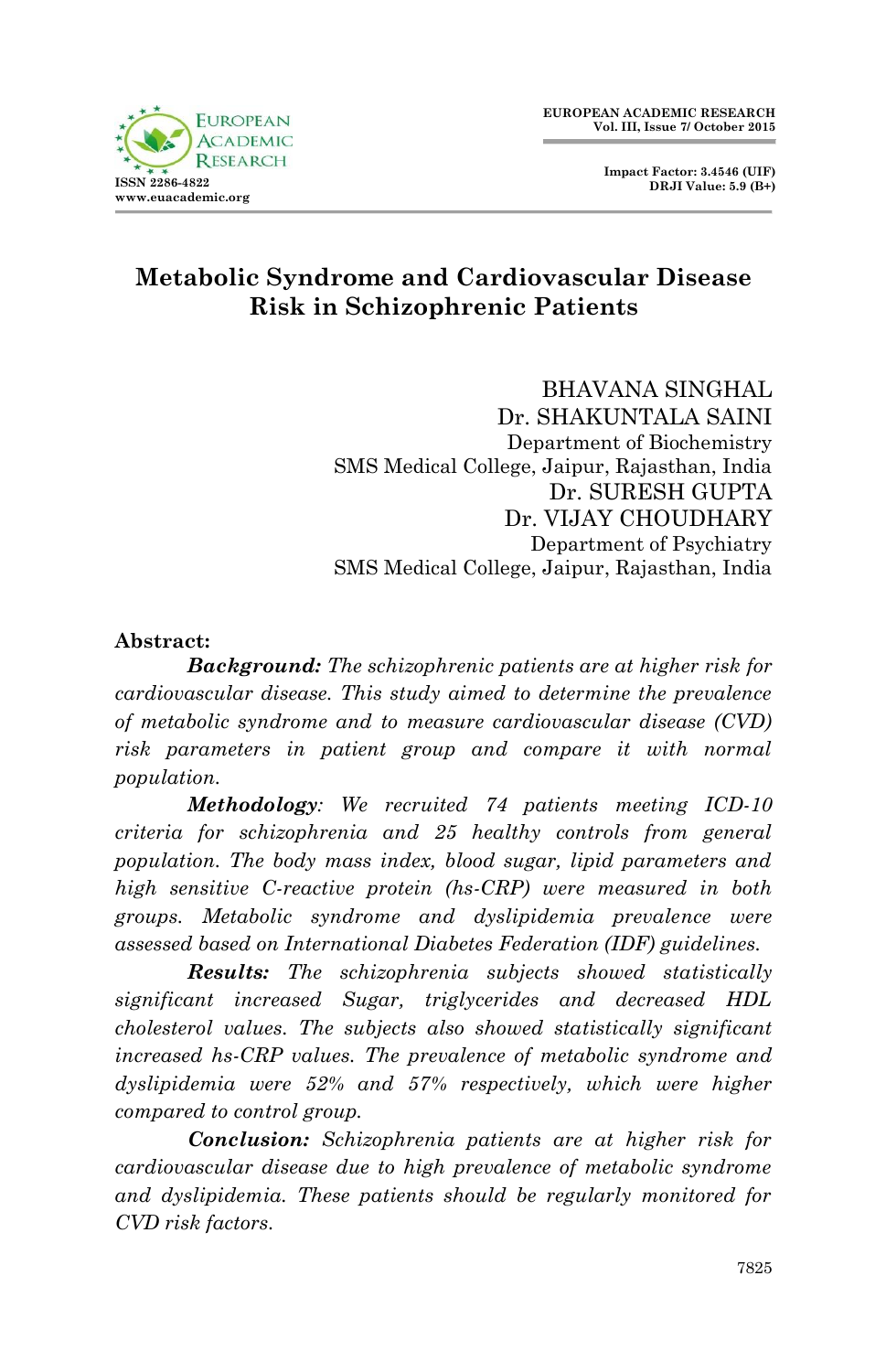**Key words:** Metabolic syndrome, Dyslipidemia, High sensitive C-Reactive proteins

## **Introduction:**

Schizophrenia, a debilitating mental illness characterized by hallucinations, delusions and in many cases impaired cognitive and occupational functioning, is a life-shortening disease.<sup>1</sup> Schizophrenics have shorter life period than the general population2-4 and are associated with higher risk of respiratory, infectious and cardiovascular disease.<sup>5</sup> Different factors related to the underlying pathology, antipsychotic medications and lifestyle (e.g. smoking, general neglect of health, poor diet and decreased access to health care services) may contribute to the increased mortality in these patients.

The World health Organization as identified the top six modifiable risk factors worldwide for early mortality as hypertension, smoking, raised glucose, physical inactivity, obesity and dyslipidemia. <sup>6</sup> All of these risk factors occur at higher rates in people with schizophrenia than in the general population and hypertension, hyperglycemia and dyslipidemia, being less "visible" than the others, tend to not be identified and/or not treated. A combination of decreased access to general health care, a lack of awareness, and the nature of mental illness itself in terms of social marginalization and impaired cognitive and social functioning, are all contributing factors to this. <sup>7</sup> However, even when these conditions are identified and treated, adding antihypertensive, hypoglycemic agents and /or statins to an often already complex regime compounds the "pill burden', potentially lowering compliance rates.<sup>8</sup>

In recent studies, schizophrenic patients are reported to have higher risk for cardiovascular disease<sup>9, 10</sup> and this risk is shown by presence of metabolic syndrome characteristics and dyslipidemia.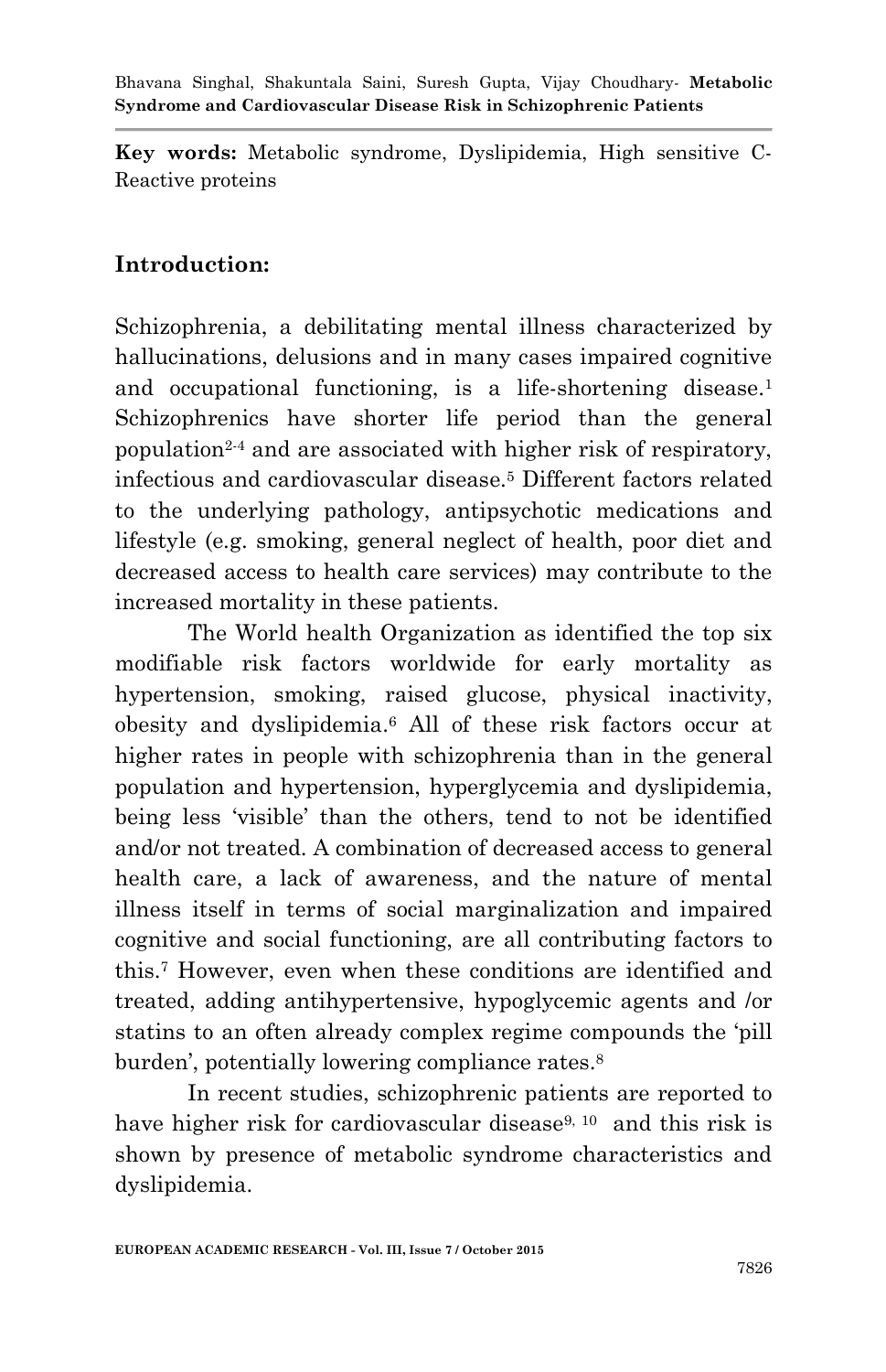Metabolic syndrome is identified by coincidence of elevated waist circumference, impaired lipid metabolism, hypertension and/or hyperglycemia. This cluster is a well- accepted risk factor for cardiovascular morbidity and mortality.<sup>11</sup>

hs-CRP is a sensitive marker for low-grade systemic inflammation and raised levels in blood independently predicts the future risk of CVD.12-14

In this study, we aimed to measure the CVD risk in schizophrenic subjects in terms of metabolic syndrome characteristics, dyslipidemia, body mass index and hs-CRP.

# **Material and methods:**

A total of seventy four (74) patients suffering from schizophrenia (54 males, 20 females between ages of 20 and 60 years) were recruited from Psychiatry centre, SMS Medical College, Jaipur Rajasthan. Patients were interviewed and diagnosed by the psychiatrist as per ICD-10 (International Classification of Mental disorders) criteria of mental disorders. The patient's sociodemographic profile and history of illness was recorded in self designed semi-structured proforma. The severity of illness was assessed by the psychiatrist using "Positive and Negative syndrome scale (PANSS)". The exclusion criteria were mental retardation, chronic inflammatory conditions, treatment with mood stabilizers, pregnant or lactating women. A total 25 age and sex matched controls were psychiatrically evaluated and enrolled in the study with no past history of psychiatric illness. Institutional ethical committee approval was obtained before the commencement of the study. Informed consent was obtained from guardians and families of the subjects.

### **Assessment:**

Height (in meters) and weight (in kg.) of subjects was measured and Body mass index was calculated by formula BMI=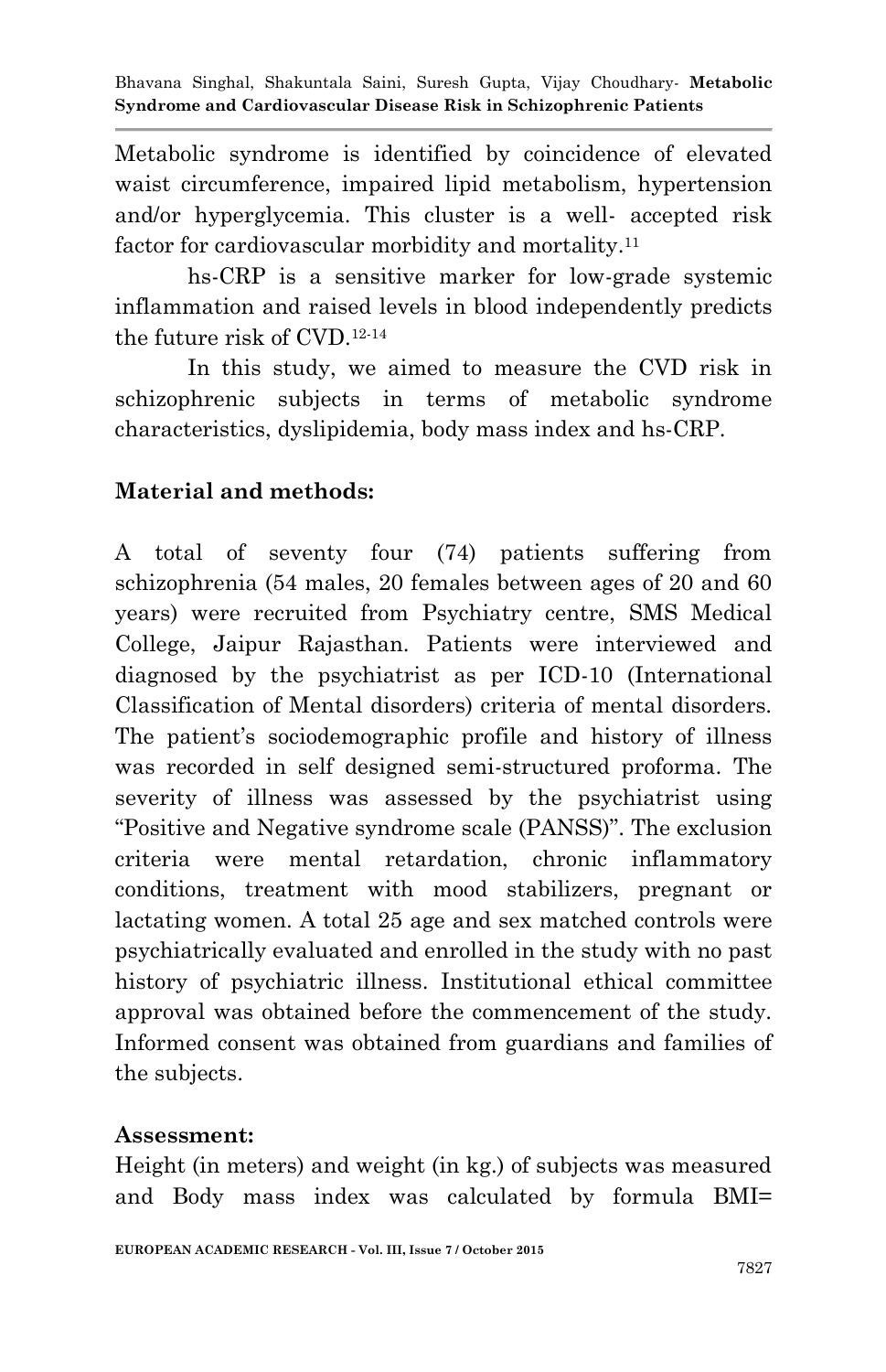Bhavana Singhal, Shakuntala Saini, Suresh Gupta, Vijay Choudhary*-* **Metabolic Syndrome and Cardiovascular Disease Risk in Schizophrenic Patients**

weight/(Height)<sup>2</sup> The blood pressure was measured using sphygmomanometer. Fasting serum glucose, serum lipid parameters and hs-CRP were measured.

International Diabetes Federation (IDF) guideline criteria was used for defining metabolic syndrome. According to the new IDF definition, for a person to be defined as having the metabolic syndrome they must have central obesity (defined as waist circumference with ethnicity specific values) plus any two of the following four factors<sup>15</sup>

| Raised triglycerides         | $\geq$ 150 mg/dl (1.7 mmol/l)                                                     |
|------------------------------|-----------------------------------------------------------------------------------|
| Reduced HDL cholesterol      | $\leq$ 40 mg/dl (1.03 mmol/l) in males<br>$\leq$ 50mg/dl (1.29 mmol/l) in females |
| Raised Blood pressure        | Systolic BP $\geq$ 130 or diastolic BP $\geq$ 85 mm                               |
| Raised fasting serum glucose | $\text{FS} \geq 100 \text{ mg/dl} (5.6 \text{ mmol/dl})$                          |

If BMI is >30 kg/m<sup>2</sup> , central obesity can be assumed and waist circumference does not need to be measured.

**hs-CRP assay**: Serum hs-CRP was measured by an enzymelinked immune sorbent assay or sandwich type assay. The assay makes use of two highly specific monoclonal antibodies: A monoclonal antibody specific for CRP is immobilized on to the microwell plate and another monoclonal antibody specific for a different region of CRP was conjugated to horse raddish peroxidase (HRP). CRP from the sample and standards were allowed to bind to the plate, washed and subsequently incubated with HRP conjugate. After second washing enzyme substrate was added. The enzymatic reaction was terminated by addition of the stop solution. The absorbance was measured on a microtitre plate reader. The intensity of the colour formed by the enzymatic reaction was directly proportional to the concentration of CRP in the sample.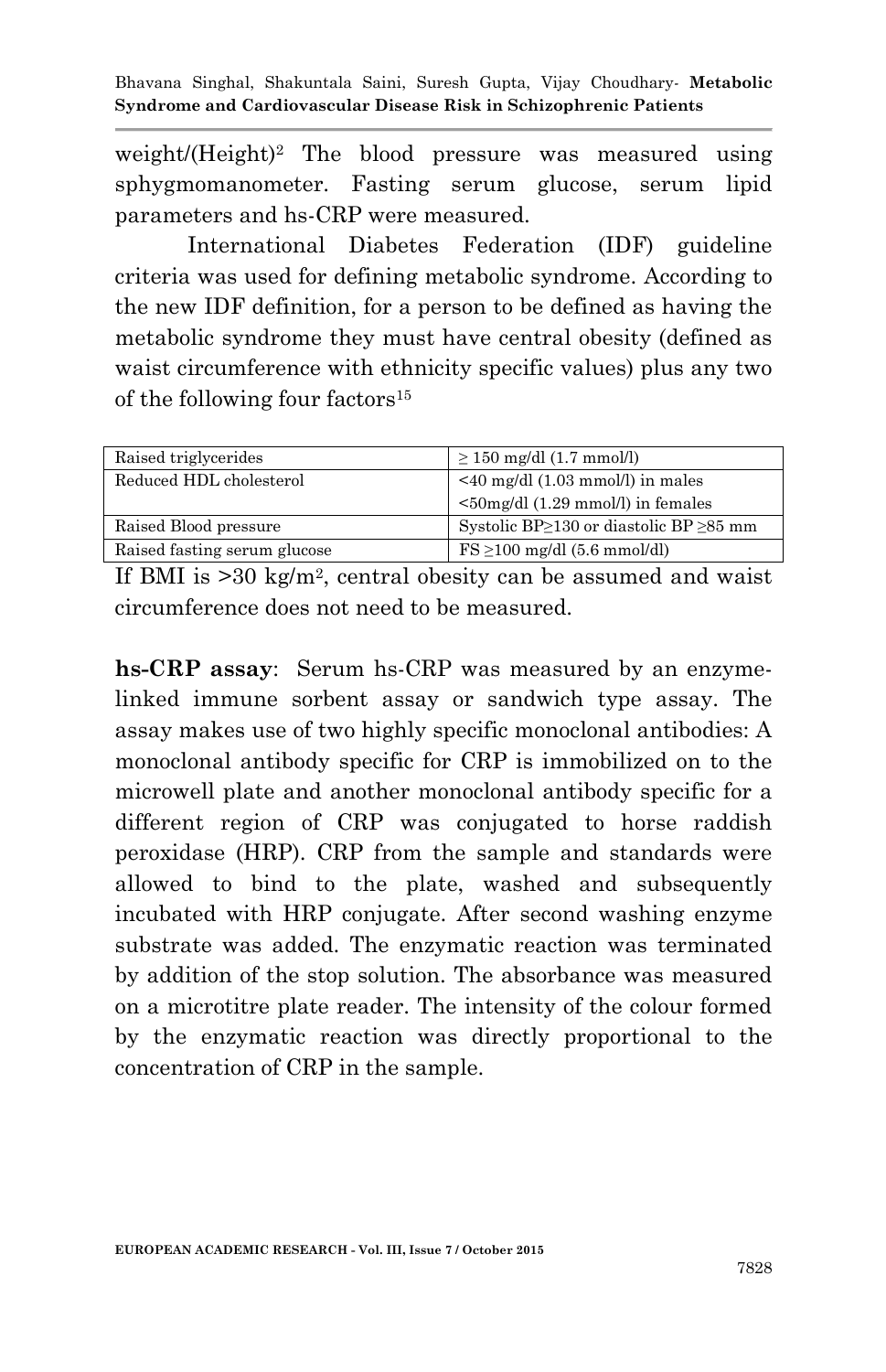### **Statistical Analysis**:

The numerical data was presented as mean ±standard deviation (mean±SD). Independent t-test was used for comparison of both the groups. The level of significance was p≤0.05.

### **Results:**

The socio-demographic characteristics of the study groups are presented in Table-1.

The statistical comparison of physical and laboratory parameters are shown in Table-2. Difference in body mass index of patients and control groups was not statistically significant.

Among metabolic syndrome parameters fasting glucose levels, the increase in triglycerides and decrease in HDL level were significant in patient group. The systolic and diastolic BP showed no difference. hs-CRP was significantly high in patient group.

| Table 1. Socio-demographic characteristics of Schizophrenic patients |  |
|----------------------------------------------------------------------|--|
| and Controls                                                         |  |

| Variable                   | Patients (74)     | Controls (25)     |
|----------------------------|-------------------|-------------------|
| Age                        | $38.31 \pm 11.39$ | $35.64 \pm 10.51$ |
| <b>Marital Status</b>      |                   |                   |
| Single<br>1.               | 12 (16.21%)       | 8 (32%)           |
| Married<br>2.              | 56 (75.6%)        | 17 (68%)          |
| Widower/Divorced/<br>3.    | $6(8.10\%)$       |                   |
| Separated                  |                   |                   |
| Employment                 |                   |                   |
| Employed<br>1.             | 26 (35.13%)       | 10 (40%)          |
| Unemployed<br>2.           | 48 (64.86%)       | 15 (60%)          |
| Education                  |                   |                   |
| Secondary completed<br>1.  | 61 (82.43%)       | 19 (76%)          |
| 2.<br>University completed | 13 (17.56%)       | 6(24%)            |
| <b>Family Type</b>         |                   |                   |
| Nuclear<br>1.              | 18 (24.32%)       | 8 (32%)           |
| 2.<br>Joint                | 56 (75.67%)       | 17 (68%)          |
|                            |                   |                   |

**EUROPEAN ACADEMIC RESEARCH - Vol. III, Issue 7 / October 2015**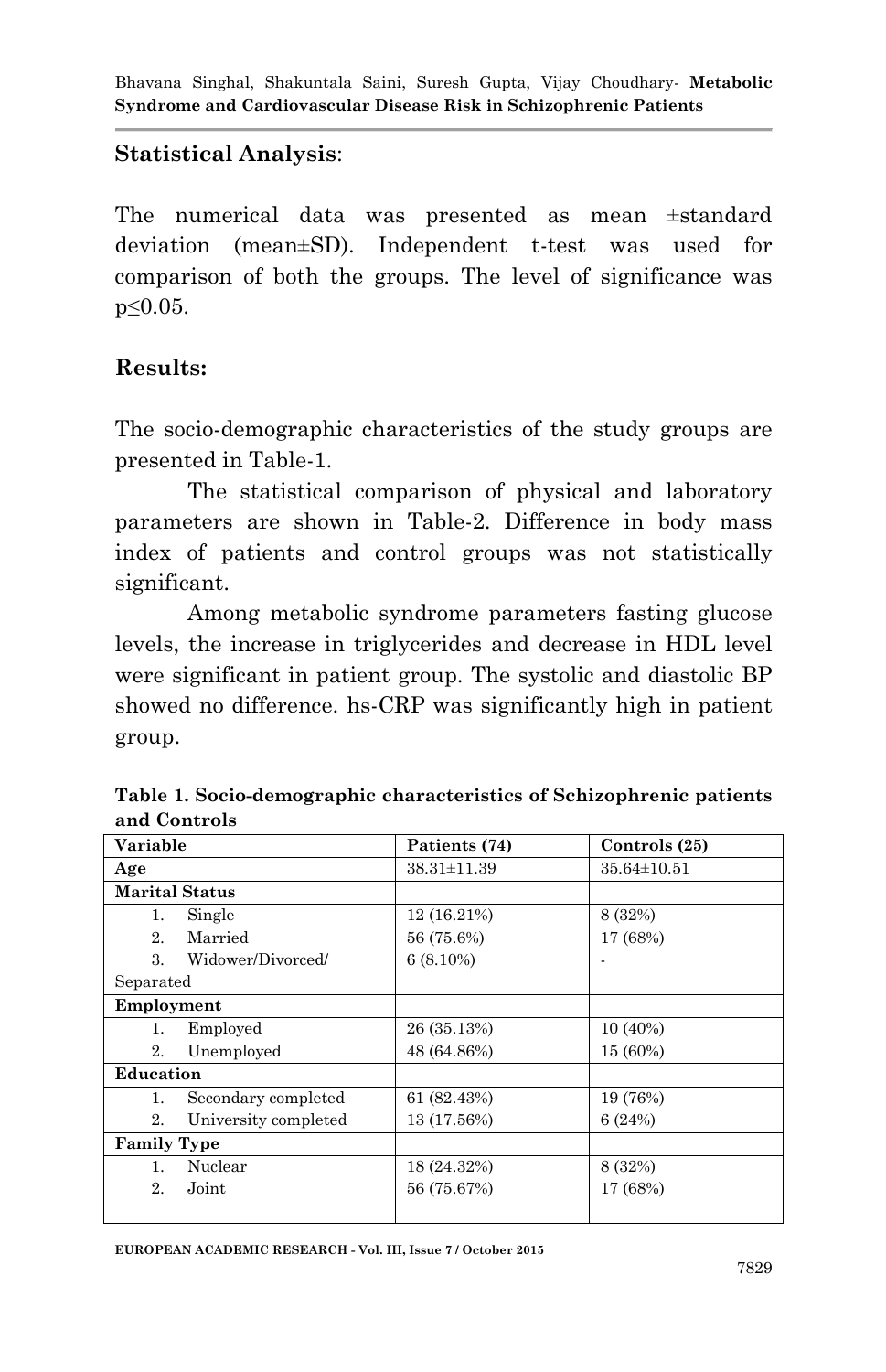Bhavana Singhal, Shakuntala Saini, Suresh Gupta, Vijay Choudhary*-* **Metabolic Syndrome and Cardiovascular Disease Risk in Schizophrenic Patients**

| Locality    |             |          |
|-------------|-------------|----------|
| Urban       | $9(12.1\%)$ | 7(28%)   |
| Rural<br>4. | 65 (87.8%)  | 18 (72%) |

Both Groups were comparable on socio-demographic variable

|  | Table 2: Statistical comparison of physical and biochemical |  |  |
|--|-------------------------------------------------------------|--|--|
|  | parameters in schizophrenic patients and controls           |  |  |

| Parameter                        | Subjects (74)    | Controls $(25)$  | p-value   |
|----------------------------------|------------------|------------------|-----------|
|                                  | $Mean \pm SD$    | $Mean \pm SD$    |           |
| BMI weight/(height) <sup>2</sup> | $29.2 \pm 4.7$   | $26.9 \pm 5.2$   | <b>NS</b> |
| Waist circumference (cm)         | $96.4 \pm 11.1$  | $87.5 \pm 12.3$  | $0.01*$   |
| Fasting glucose (mg/dl)          | 102.51±41.10     | $82.5 \pm 20.50$ | $0.02*$   |
| Systolic BP                      | $123.5 \pm 9.4$  | $121.4 \pm 8.7$  | <b>NS</b> |
| Diastolic BP                     | $83.8 \pm 10.4$  | $79.2 \pm 8.9$   | <b>NS</b> |
| Total cholesterol (mg/dl)        | $181.7 \pm 33.7$ | 149.5±25.4       | $0.001*$  |
| Triglycerides (mg/dl)            | $126.2 \pm 58.1$ | $90.2 \pm 31.3$  | $0.001*$  |
| $HDL$ (mg/dl)                    | $38.5 \pm 2.7$   | $42.9 \pm 4.14$  | $0.001*$  |
| $LDL$ (mg/dl)                    | $118.2 \pm 30.8$ | $88.6 \pm 16.3$  | $0.001*$  |
| $hs-CRP$ (mean $\pm SD$ )        | $7.63 \pm 6.3$   | $1.96 \pm 0.70$  | $0.000*$  |

**\***p value statistically significant (<0.05)

#### **Discussion:**

The mean age of schizophrenic patients was 38.31±11.39 (20- 60) years and of control subjects was  $35.64\pm10.51$  (20-60) years. Most of subjects included in our study were married (study group 75.6%, control 68%), joint families (study group 75.6%, control 68%) and of rural background (study group 87.8%, control 72%). The mean age of onset was  $30.48 \pm 11.83$  (8-50) years and the total duration of illness was  $7.66 \pm 4.91(1-20)$ years. There was no statistically significant difference in the two groups with respect to socio-demographic variables.

We found that 52% of our samples fulfilled the IDF criteria for metabolic syndrome. Our finding is similar to previous reports. <sup>16</sup> The higher prevalence of metabolic syndrome in patients with schizophrenia has frequently been reported.<sup>17</sup> For instance a study by Cohn et al<sup>17</sup> found that the prevalence of metabolic syndrome in men and women with schizophrenia was 42.6% and 48.5% respectively using the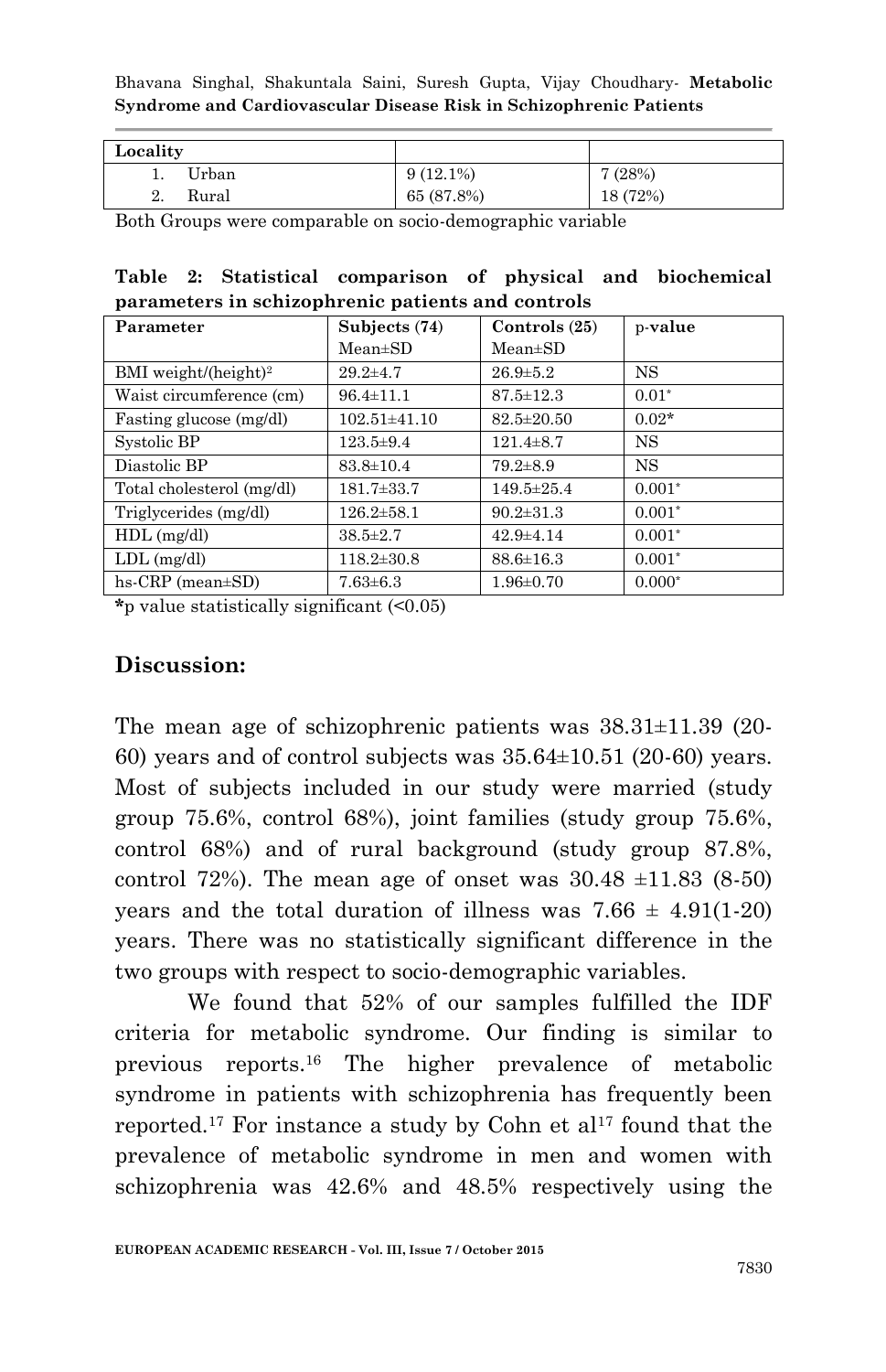same criteria. Similarly a Japanese study by Sugawara et al reported a 48.1% incidence of metabolic syndrome in outpatients with schizophrenia. <sup>16</sup> The reasons for a higher rate of metabolic syndrome being associated with schizophrenia are many. Certain lifestyle (such as sedentary habits and intake of high Fat and high carbohydrate diets) that are frequently seen in people with severe mental illness are associated with metabolic syndrome. 18,19 Schizophrenia may predispose individuals to physiological changes that increase the risk of metabolic syndrome. For instance, abnormalities in glucose regulation along with a pattern of insulin resistance have been described in schizophrenic patients even prior to the development of illness or the use of antipsychotic agents.<sup>20,21</sup>

Many of the antipsychotic drugs used to treat schizophrenia are associated with the emergence of cardiovascular risk factors. Antipsychotic-induced weight gain occurs in at least  $50\%$  of patients treated with antipsychotics<sup>22</sup> and impacts on cardiovascular risk, self esteem and adherence to treatment. Individual antipsychotic drugs have differing effects on weight gain as well as on glucose and lipid metabolism. 23

We found that the presence of metabolic syndrome in schizophrenic patients was associated with CVD risk. A significant difference was observed in the cardiovascular risk of patients with and without metabolic syndrome. Our results were similar to a study in Spain by Bobes et  $al<sup>24</sup>$  which reported high cardiovascular risk, as defined by the Framingham score, in patients treated with antipsychotic drugs. Correll et al, who studied 367 adult patients being treated with atypical antipsychotics, found that metabolic syndrome was present in 137 (37.3%) patients and it was significantly associated with a ten-year risk of CHD.<sup>25</sup> Similarly, Holt et al found that 12% of patients in their study with serious mental illness had a >20% ten-year risk of CHD. 26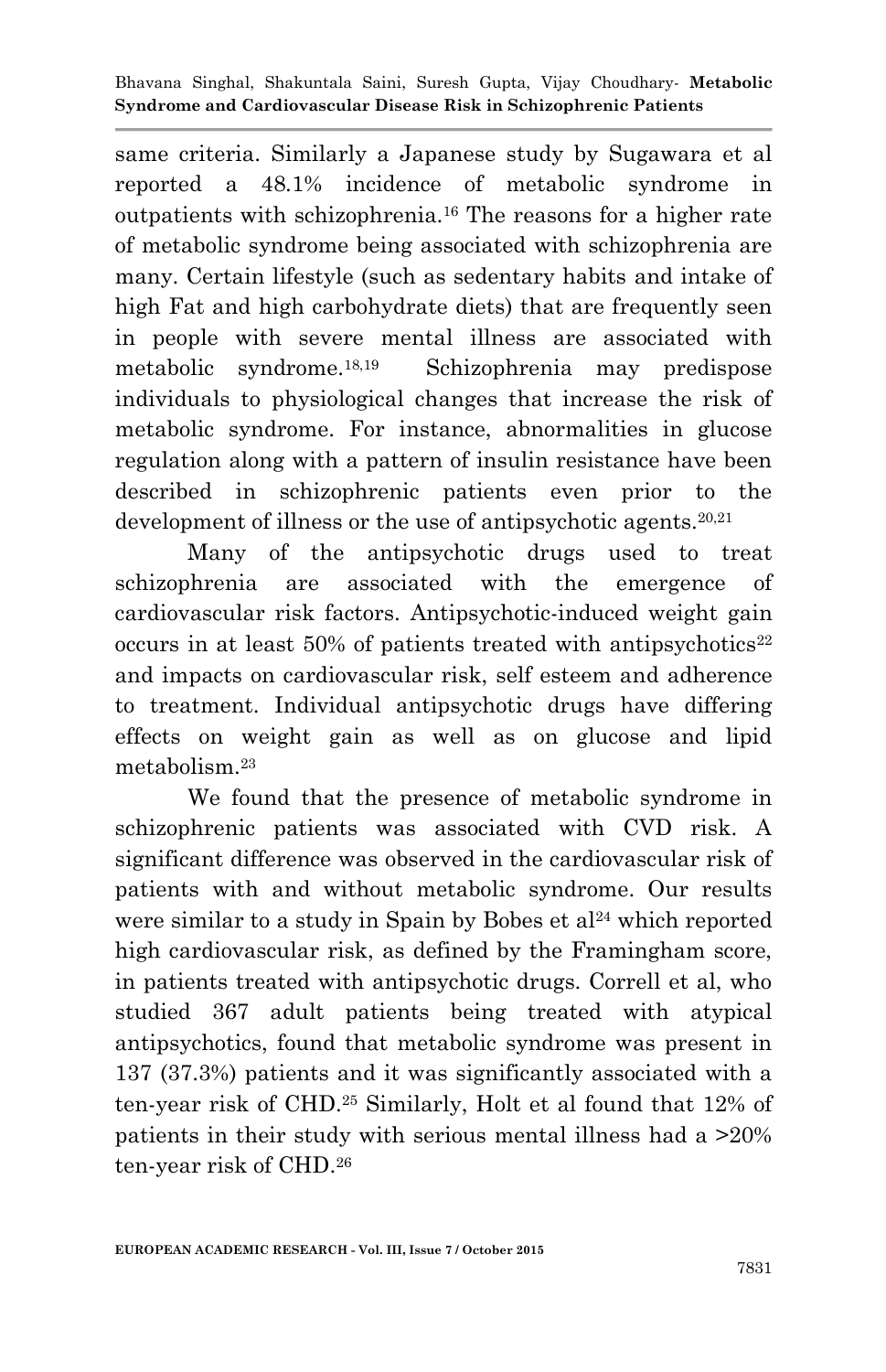Bhavana Singhal, Shakuntala Saini, Suresh Gupta, Vijay Choudhary*-* **Metabolic Syndrome and Cardiovascular Disease Risk in Schizophrenic Patients**

Dyslipidemia is one of the most significant risks for cardiovascular disease. <sup>27</sup> Prevalence rates in the US general population are as high as 35% in people aged over 20 years. 28 (centres for disease control and prevention, 2011). In people with severe mental illness, the figures are much higher; baseline data on 1460patients from the Clinical Antipsychotic trials of Intervention Effectiveness (CATIE) study showed that 998 (68.4%) had dyslipidemia, only 12% of whom were receiving treatment. <sup>29</sup> In the UK, even though patients with mental illness may visit their GP on a regular basis, few are screened for diabetes or have had lipid profiles done. 30

High sensitive CRP is a well-established sensitive marker which indicates low-grade systemic inflammation. Raised levels of CRP in blood independently predict the future risk of cardiovascular disease.<sup>31</sup> There are increasing evidence in literature which emphasize immune activation and raised CRP levels in schizophrenia cases.<sup>32, 33</sup> This study found significant increase in blood CRP levels in schizophrenia subjects. The study also suggests that CRP may play a role in underlying inflammation and inflammation is a possible contributing factor in disease pathogenesis.

## **Limitations**:

Type of antipsychotic drug was not taken into account, hence effect of drugs could not be evaluated. Also, for patient population, the factors like physical activity or dietary habits were not controlled hence, effect of these factors on CVD risk could not be described.

### **Conclusion**:

The study concludes that the prevalence of metabolic syndrome and cardiovascular disease risk is very high. This study underlines the importance of timely referral of patients to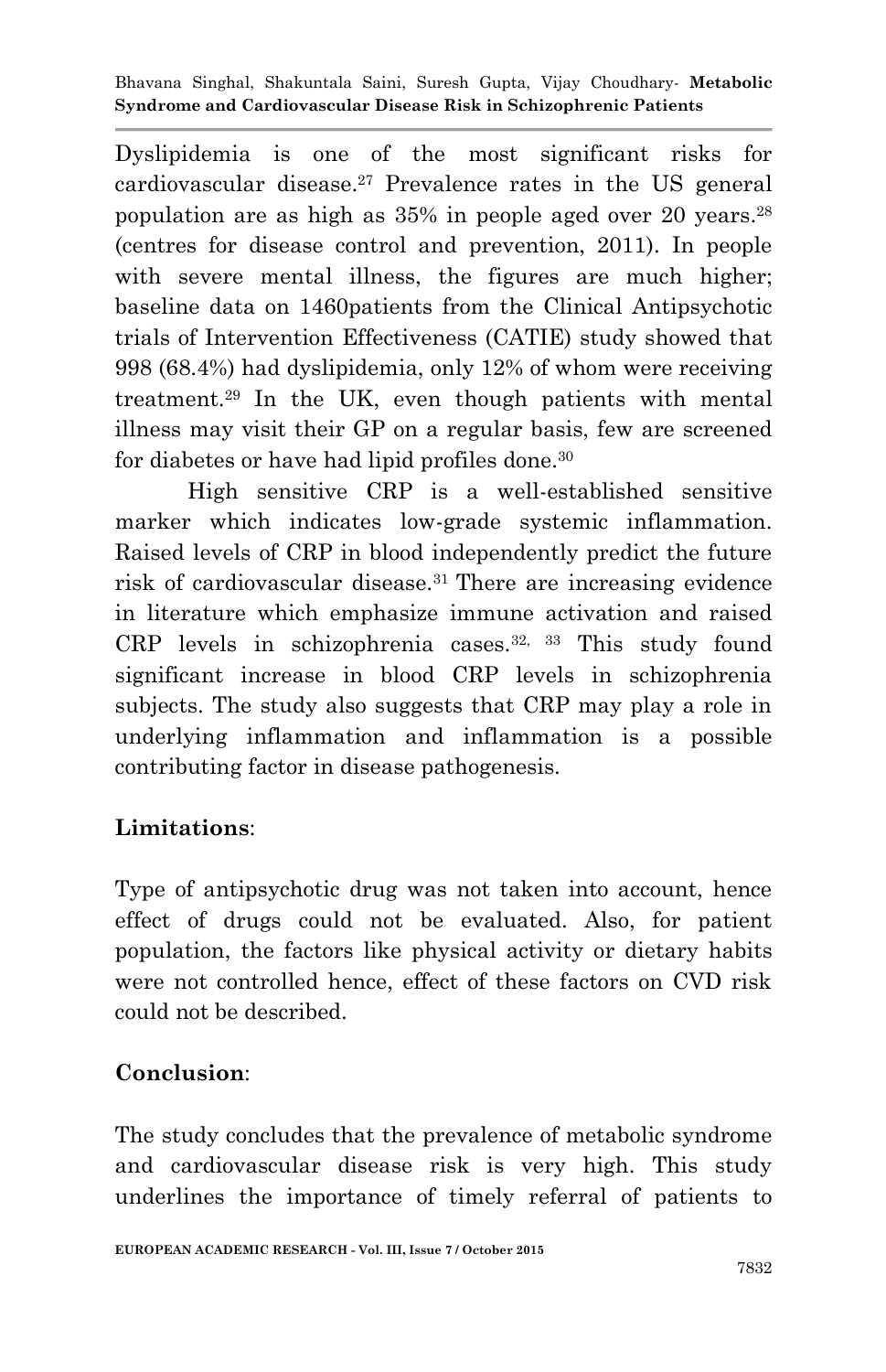physician for further evaluation. The patients will benefit from timely biochemical evaluation and adequate treatment.

### **REFERENCES**:

- 1. Newcomer JW. Antipsychotic medications: metabolic and cardiovascular risk. *J Clin Psychiatry* 2007; 68(suppl 4): 8-13.
- 2. McGrath J, Saha S, Chant D, Welham J. Schizophrenia: a concise overview of incidence, prevalence, and mortality. *Epidemiol Rev*. 2008; 30: 67-76.
- 3. Sperling W, Biermann T. Mortality in patients with schizophrenia. *Lancet* 2009; 374 (9701): 1592.
- 4. Tiihonen J, Lannqvist J, Wahlbeck K, Klaukka T, Niskanen L, Tanskanen A et al. 11-year follow-up of mortality in patients with Schizophrenia: a populationbased cohort study (FIN11 study). *Lancet* 2009; 374 (9690): 620-27.
- 5. Leucht S, Burkard T, Henderson J,Maj M, Sartorious N. Physical illness and schizophrenia: a review of the literature. *Acta Psychiatr Scand*. 2007; 116(5): 317-33.
- 6. Wildgust HJ, Beary M. Are there modifiable risk factors which will reduce the excess mortality in schizophrenia? *J Psychopharmacol* 2010; 24 (4): 37-50.
- 7. Lambert TJ, Velakoulis D, Pantelis C. Medical comorbidity in schizophrenia. *Med J Aust.* 2003; 178: 68- 70.
- 8. Frishman WH. Importance of medication adherence in cardiovascular disease and the value of once-daily treatment regimens. *Cardiol Rev* 2007; 15: 257-63.
- 9. Protopopova D, Masopust J, Maly R, Valis R & Bazant J. The prevalence of cardiometabolic risk factors and the ten-year risk of fatal cardiovascular events in patients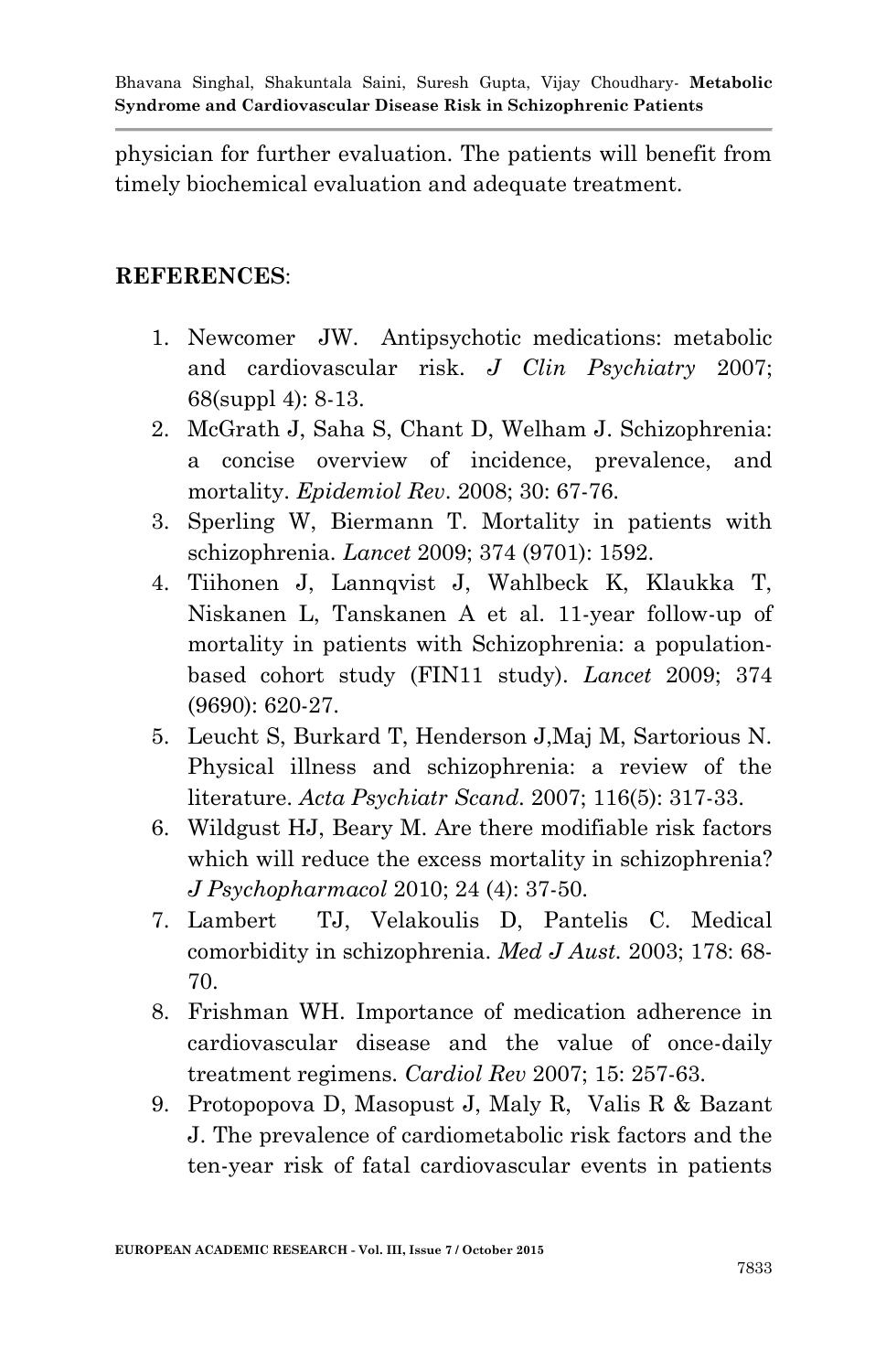with schizophrenia and related psychotic disorders. *Psychiatr Danub* 2012; 24(3): 307-313.

- 10. Said MA, Sulaiman AH, Habil MH, Das S, Bakar AK, Yusoff RM et al. Metabolic syndrome and cardiovascular risk among patients with schizophrenia receiving antipsychotics in Malaysia. *Singapore Med J* 2012; 53 (12); 801-807.
- 11. Grundy SM, Cleeman JI, Daniel SR, Donato KA, Eckel RH, Franklin BA, Gordon DJ, Krauss RM, Savage PJ et al. Diagnosis and management of the metabolic syndrome: an American Heart Association/ National Heart, Lung and Blood Institute Scientific Statement. *Circulation*. 2005, 112: 2735-52.
- 12. Koenig W, Sund M, Frohlich M, Fischer HG, Lowel H, Doring A et al. C-Reactive Protein, a sensitive marker of inflammation, predicts future risk of coronary heart disease in initially healthy middle-aged men: Result from the MONICA (Monitoring trends and determinants in cardiovascular disease) Augsburg cohort study, 1984 to 1992. *Circulation*. 1999; 99(2): 237-42.
- 13. Shaista Malik, Nathan D Wong, Stanley Franklin, Jose Pio, Carol Fairchild, Roland Chen. Cardiovascular disease in U.S. patients with metabolic syndrome, diabetes, and elevated C-reactive protein. *Diabetes care* 2005; (28): 690-93.
- 14. Nader Rifai and Paul M Ridker. High-Sensitivity C-Reactive protein: A novel and promising marker of coronary heart disease. *Clinical Chemistry* 2001; 47(3): 403-11.
- 15. International Diabetes Federation. The IDF consensus worldwide definition of the metabolic syndrome 2006.
- 16. Sugawara N, Yasui-Furukori N, Sato Y, Kishida I, Yamashitah, Salto M et al. Comparison of prevalence of metabolic syndrome in hospital and community-based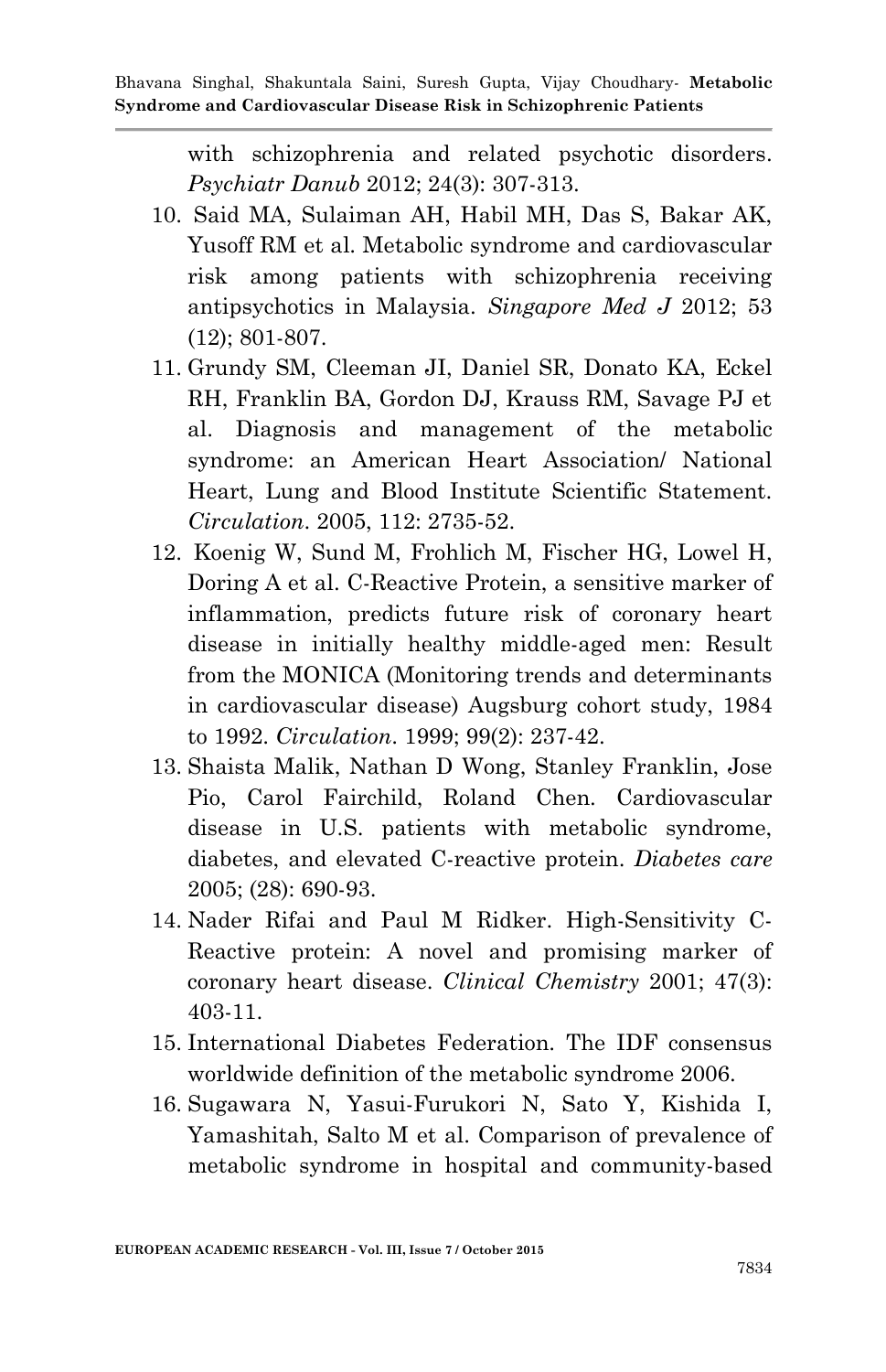Japanese patients with schizophrenia. *Ann Gen Psychiatry* 2011; 10: 21.

- 17. Cohn T, Prud"s homme D, Streiner D, Kameh H, Remington G. Characterizing coronary heart disease risk in chronic schizophrenia: high prevalence of the metabolic syndrome. *Can J Psychiatry* 2004; 49: 753-60.
- 18. Brown S, Birtwistle J, Roe L, Thompson C. The unhealthy lifestyle of people with schizophrenia. *Psychol Med* 1999; 29: 697-701.
- 19. Davidson S, Judd F, Jolley D, Hocking B, Thompson S, Hyland B. Cardiovascular risk factors for people with mental illness. *Aust N Z J Psychiatry* 2001; 35(2): 196- 202.
- 20. Kasanin J. The blood sugar curve in mental disease II. The schizophrenic (Dementia Praecox) groups. *Arch Neur Psych* 1926; 16(4): 414-19.
- 21. Meduna LJ, Gerty FJ, Urse VG. Biochemical disturbances in mental disorders. *Arch Neur Psych* 1942; 47: 38-52.
- 22. Baptista T. Body weight gain induced by antipsychotic drugs: mechanisms and management. *Acta Psychiatr Scand* 1999; 100(1): 3-16.
- 23. Allison DB, Mentore JL, Heo M, Chandler LP, Cappelleri JC, Infante MC et al. Antipsychotic-induced weight gain: a comprehensive research synthesis. *Am J Psychiatry* 1999; 156(11): 1686-96.
- 24. Bobes J, Arango C, Aranda P, Carmena R, Garcia-Garcia M, Rejas J. Cardiovascular and metabolic risk in outpatients with schizophrenia treated with antipsychotics: results of the CLAMORS study. *Schizophr Res* 2007; 90(1-3):162-73.
- 25. Correll CU, Frederickson AM, Kane JM, Manu P. Metabolic syndrome and the risk of coronary heart disease in 367 patients treated with second generation antipsychotic drugs. *J Clin Psychiatry* 2006; 67: 575-83.